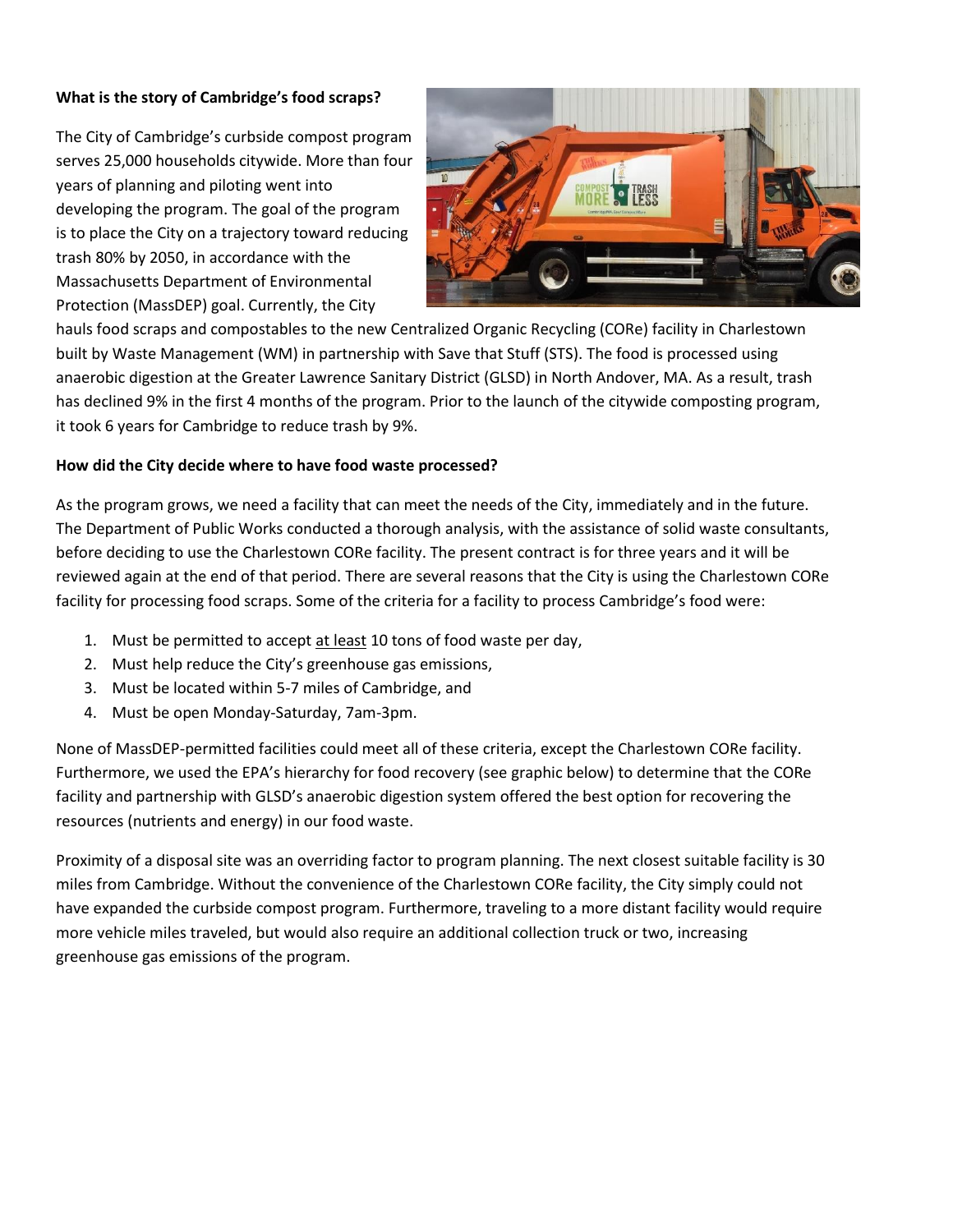

### **Why does the EPA consider industrial use (such as anaerobic digestion) better than composting?**

EPA ranks industrial use higher than composting for managing food waste. Traditional windrow composting yields a soil amendment, whereas industrial uses yields energy and a soil amendment. While windrow composting sequesters most carbon, anaerobic digestion recycles the carbon into methane to produce energy. The production of this energy offsets the demand for fossil fuels (both natural gas and electricity transmission). Harvesting and producing energy on-site is as much as 60% more efficient than energy from fossil fuel sources on the grid.

#### **How is Cambridge's food waste processed?**

The Charlestown CORe facility processes Cambridge's food waste into an organic slurry. The slurry is added to sewage sludge at the GLSD wastewater treatment plant in North Andover, MA. With the aid of bacteria, the anaerobic digesters convert the sludge and food into methane and solids. More than 90% of Cambridge's food waste goes toward making clean energy through the production of methane. In other words, the vast majority of food scraps go toward making clean energy. The remainder is water and trace nutrients.

#### **What is sewage sludge?**

Sewage sludge is the material residents send down their kitchen sinks, toilets, and shower drains—minus the water. Wastewater treatment facilities treat and recycle water back into the environment. The water discharged from wastewater treatment facilities is regulated and tested daily to comply with EPA and MassDEP Clean Water Act standards. The remaining sewage sludge is organic material. Bacteria helps breakdown the sludge into methane and solids. The methane is used to supply energy to the treatment facility to offset the demand for fossil fuels. The remaining solids are comprised of valuable macronutrients (i.e. nitrogen, magnesium, and phosphorous) and micronutrients (i.e. iron, zinc, copper), which are made into biosolids.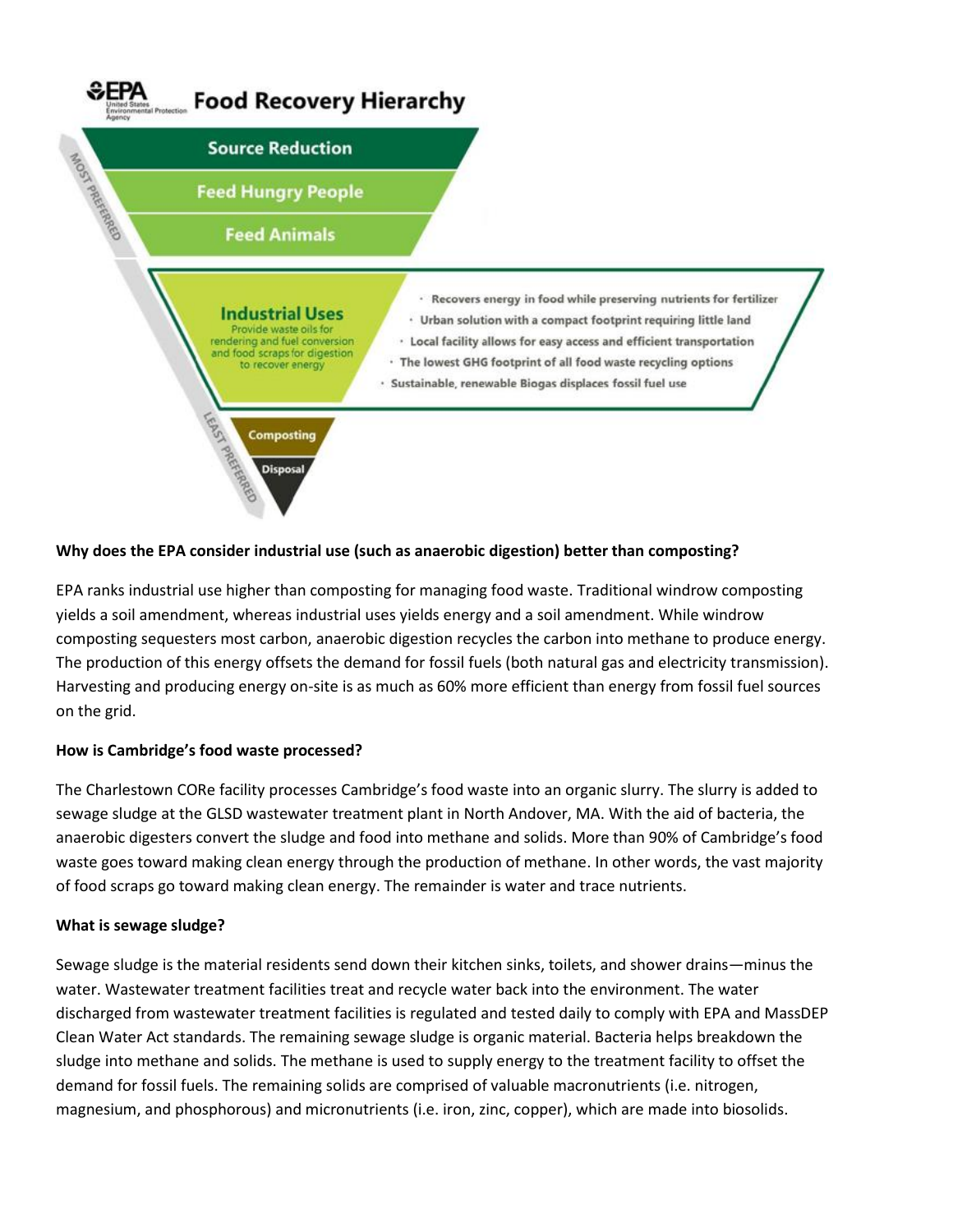While the term sewage sludge may invoke a visceral negative response, after treatment the solids become nutrient-rich biosolids.

# **What are Biosolids?**

Biosolids are the nutrient-rich materials resulting from the treatment of sewage in a wastewater treatment facility. GLSD has been producing the highest quality of biosolids, Class A biosolids, for more than a decade. They meet the EPA's requirements to be certified as Exceptional Quality (EQ)\* The fertilizer is tested under MassDEP testing procedures. It is valued for providing a sustainable alternative to synthetic fertilizers. More than 15 million tons of biosolids are produced by wastewater treatment plants in the US, diverting waste from landfills and offsetting the use of fossil-fuel intensive fertilizers. For more information on biosolids, visit [http://www.nebiosolids.org](http://www.nebiosolids.org/) o[r www.epa.gov/biosolids.](file://///snoopy/users/morr/Desktop/www.epa.gov/biosolids)

## **Is GLSD and Cambridge alone in processing food waste with sewage sludge?**

Nationally, the practice of digesting food waste at wastewater treatment facilities is not uncommon. Approximately 1,200 wastewater treatment facilities in the U.S. have anaerobic digesters to manage wastewater solids. Furthermore, about 20 percent of wastewater treatment facilities process food products with sewage sludge, like GLSD is doing. Communities that collect food scraps curbside and process them along with sewage sludge include New York City, Los Angeles, and New Jersey.

GLSD's "Organics to Energy Project" was conceived to assist MassDEP in diverting organics from landfills. GLSD is aiming to become a Net-Zero facility, producing its own energy from natural gas generated on site. This project includes over \$25 million in investments; including more than \$7.5M in Massachusetts State funding, to develop one of the most advanced recycling and renewable energy programs in the US.

# **Why is the program called curbside composting?**

During much of the Pilot stage of the curbside composting program, the City sent food scraps and compostables to a farm-based composting facility in Saugus. Given the larger scale of our citywide operation and the strict curbside collection logistics, the present contract with Save That Stuff/Waste Management was executed and will continue for the next three years. Prior to executing the next processing contract, the City will again assess all options to maximize diversion, environmental benefits, and day-to-day logistics.

DPW spent months considering different names for the curbside collection program. While the current method for processing food waste is via anaerobic digestion, DPW found that calling the program anaerobic digestion was overly technical. We eventually settled on curbside composting because it was the most inclusive and recognizable phrase. Options such as "curbside organics" caused confusion among some Cambridge residents. For example, some thought that curbside organics meant only those who eat organic food could use the program.

When surveying businesses and residents, DPW found that the most common term that residents recognized when thinking of diverting food scraps was the term composting and compostables. To make the program more inclusive and inviting, we decided that "curbside composting" will help reach residents that may be put off by technical or confusing program name options.